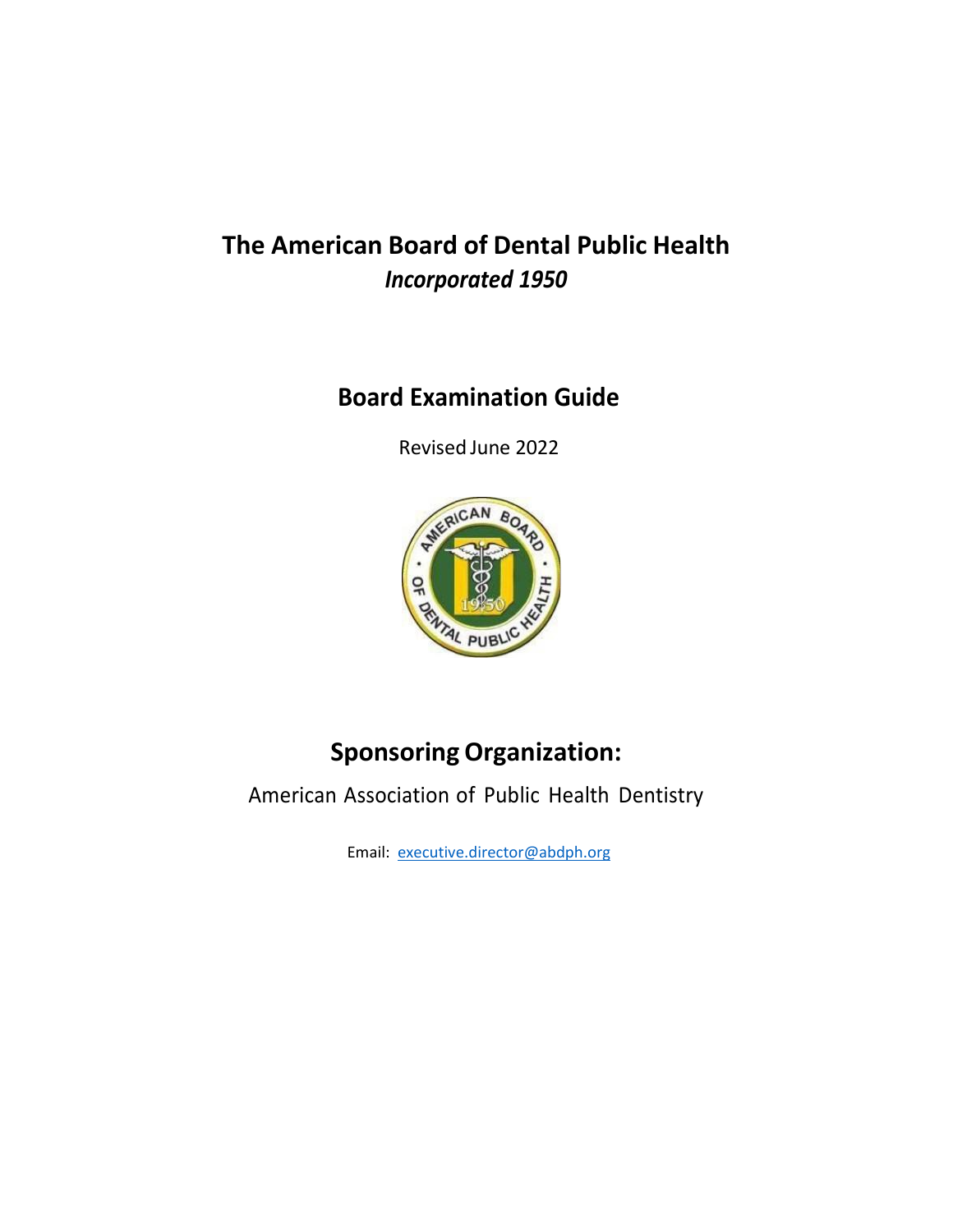### **Table of Contents**

| А. |  |  |  |
|----|--|--|--|
| В. |  |  |  |
| C. |  |  |  |
| D. |  |  |  |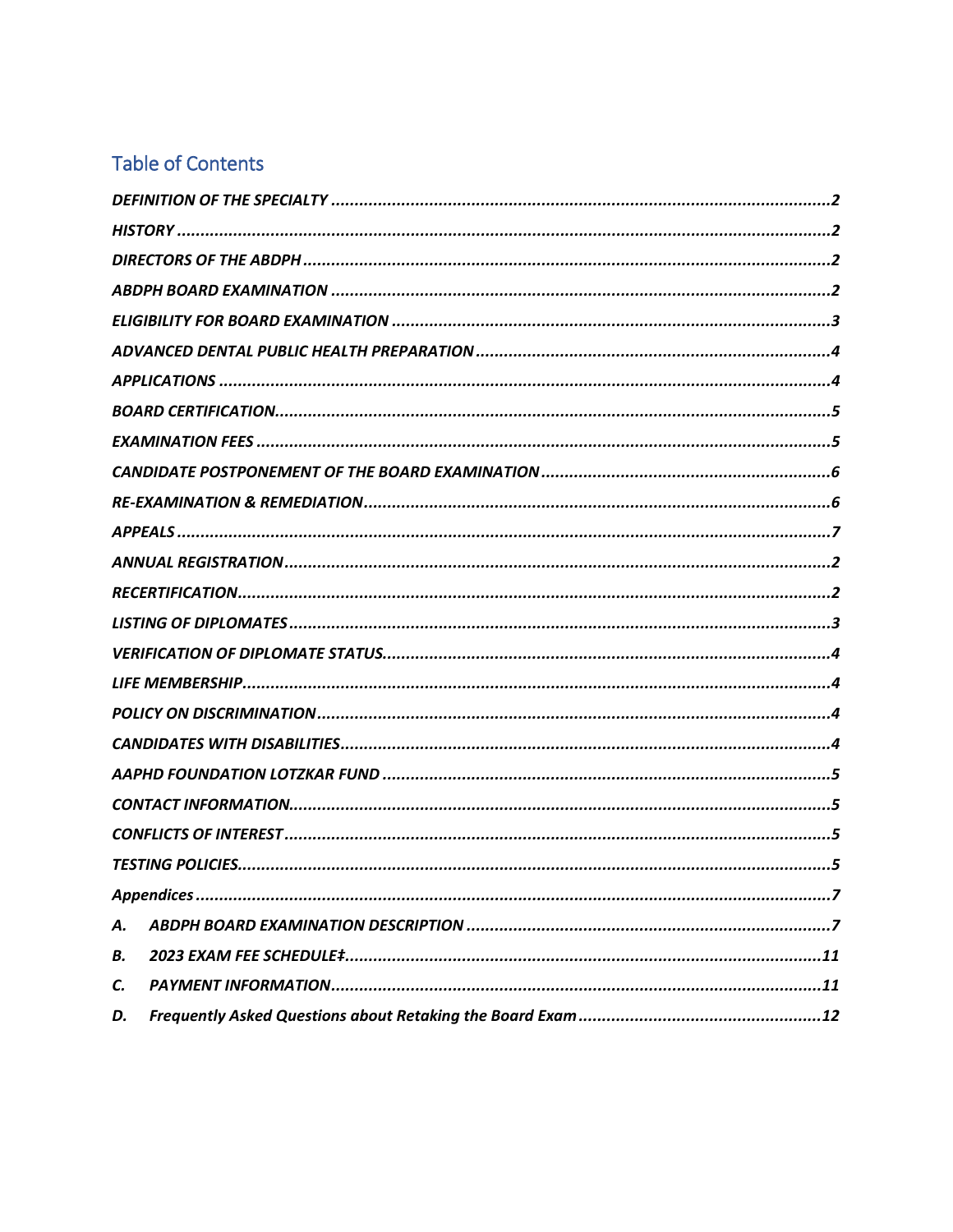#### <span id="page-2-0"></span>DEFINITION OF THE SPECIALTY

Dental Public Health is the science and art of preventing and controlling dental diseases and promoting dental health through organized community efforts. It is the form of dental practice that serves the community as a patient rather than the individual. It is concerned with the dental health education of the public, with applied dental research, and with the administration of group dental care programs, as well as the prevention and control of dental diseases on a community basis. Implicit in this definition is the requirement that the specialist have broad knowledge and skills in public health administration, research methodology, the prevention and control of oral diseases, and the delivery and financing of oral health care.

#### <span id="page-2-1"></span>**HISTORY**

The American Board of Dental Public Health (ABDPH) was incorporated under the laws of the State of Colorado in July 1950. The ABDPH was organized in accordance with the Requirements for Approval of Examining Boards in Dental Specialties of the American Dental Association (ADA) Council on Dental Education and Licensure. The ADA formally recognized Dental Public Health as a dental specialty in October 1950 and the ADA House of Delegates officially designated the ABDPH as the national examining and certifying agency for the specialty in October 1951. The ADA reviewed the ABDPH in 1986, 2001, 2011, and 2021. Currently, the ADA reviews recognized specialties on a 10-year cycle. The ABDPH is a not-for-profit organization.

#### <span id="page-2-2"></span>DIRECTORS OF THE ABDPH

As defined in its Articles of Incorporation, the purposes of the Directors of the ABDPH, henceforth known as "the Board" are:

- 1. To protect and improve the public's health by the study and creation of standards for the practice of Dental Public Health in all its aspects and relationships.
- 2. To grant and issue Dental Public Health specialty certificates to dentists who have successfully completed the prescribed training and experience requisite for acquiring the special knowledge and ability needed for the practice of Dental Public Health; and
- 3. To ensure continuing competency of Dental Public Health specialists.

The Board receives neither salaries nor compensation for services. The Board shall determine a candidate's eligibility only after a comprehensive review of the candidate's application and is not authorized to provide informal opinions about the eligibility of candidates.

#### <span id="page-2-3"></span>ABDPH BOARD EXAMINATION

Upon completion of Dental Public Health preparation (See section on Advanced Dental Public Health Preparation), a dentist can apply for the ABDPH **Board Examination** to be certified as a specialist, known as a "Diplomate."

The Board Examination has two parts consisting of: (1) the Qualifying Examination, and (2) the Certifying Examination. Both examinations are administered annually. The Qualifying Examination tests the candidate's wide-ranging knowledge of the theory and practice of Dental Public Health (DPH). The Certifying Examination tests general knowledge of public health and the application of the Ten DPH Competency Statements (See Appendix A for **Examination** description).

Both exams are generally administered in the spring, immediately preceding the National Oral Health Conference. Exam sites are typically selected one year in advance and posted on the American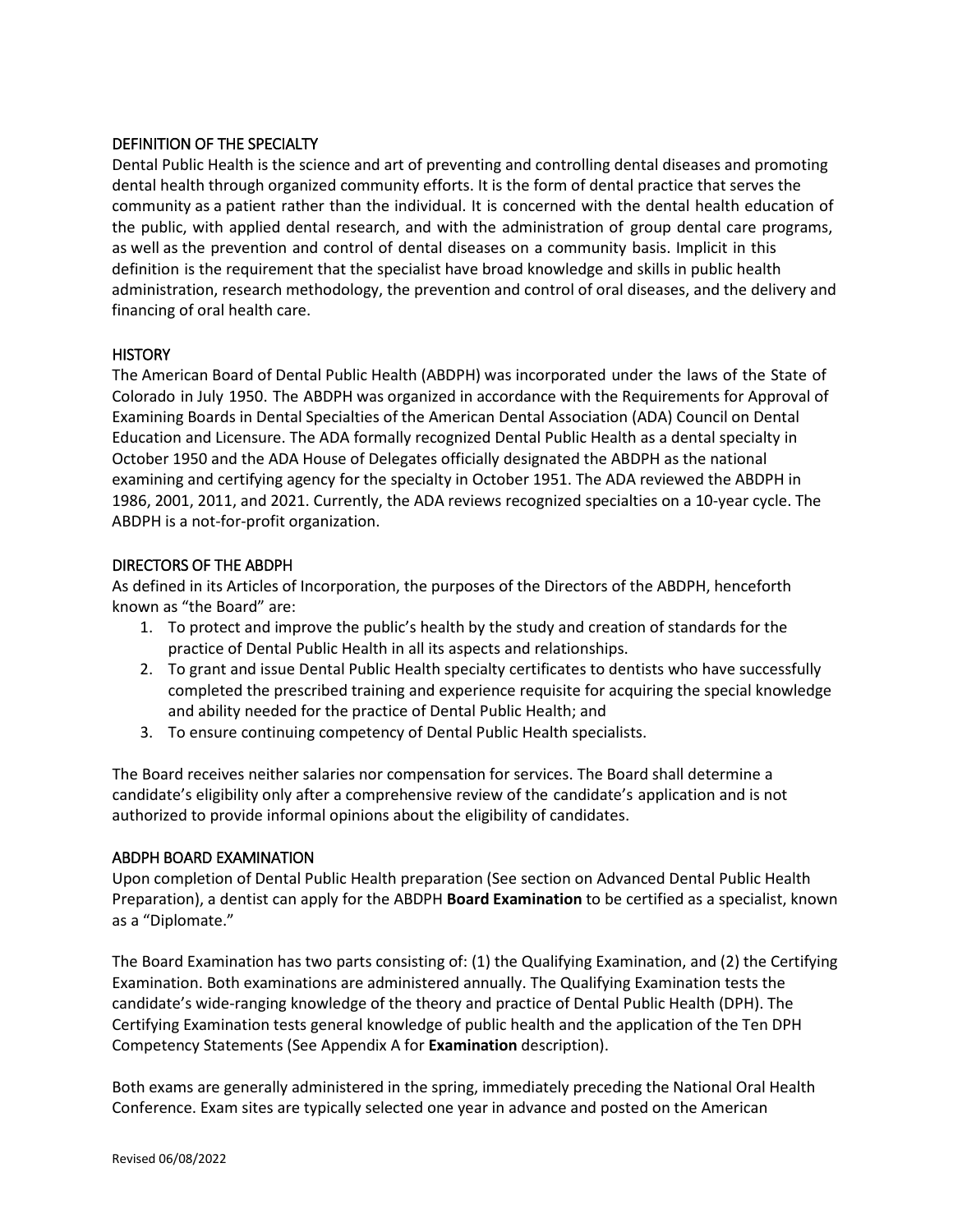Association of Public Health Dentistry website[, www.aaphd.org.](http://www.aaphd.org/) In the event of public health emergencies or other crises, the Board may administer the examination by using virtual technology.

#### <span id="page-3-0"></span>ELIGIBILITY FOR BOARD EXAMINATION

Requirements for eligibility to be examined by the Board are as follows:

- 1. Moral and ethical standing in the dental profession to a degree satisfactory to the Board.
- 2. Graduation from a school of dentistry accredited by the Commission on Dental Accreditation (CODA) or from a Canadian dental school with accreditation recognized by CODA. Dentists educated in **other countries** must possess equivalent dental education as deemed by the Board.
- 3. Education in public health, which shall include successful completion of at least two years of advanced preparation for the practice of Dental Public Health.

The term "eligible" describes the status of a candidate whose application, credentials, and supporting documents have been reviewed and approved by the Board. Figure 1 illustrates that candidates must become eligible for each component of the Board Exam separately. Candidate shall comply with regulations in effect for the year in which the examination is held, regardless of the date of the original application.



Figure 1. Eligibility Process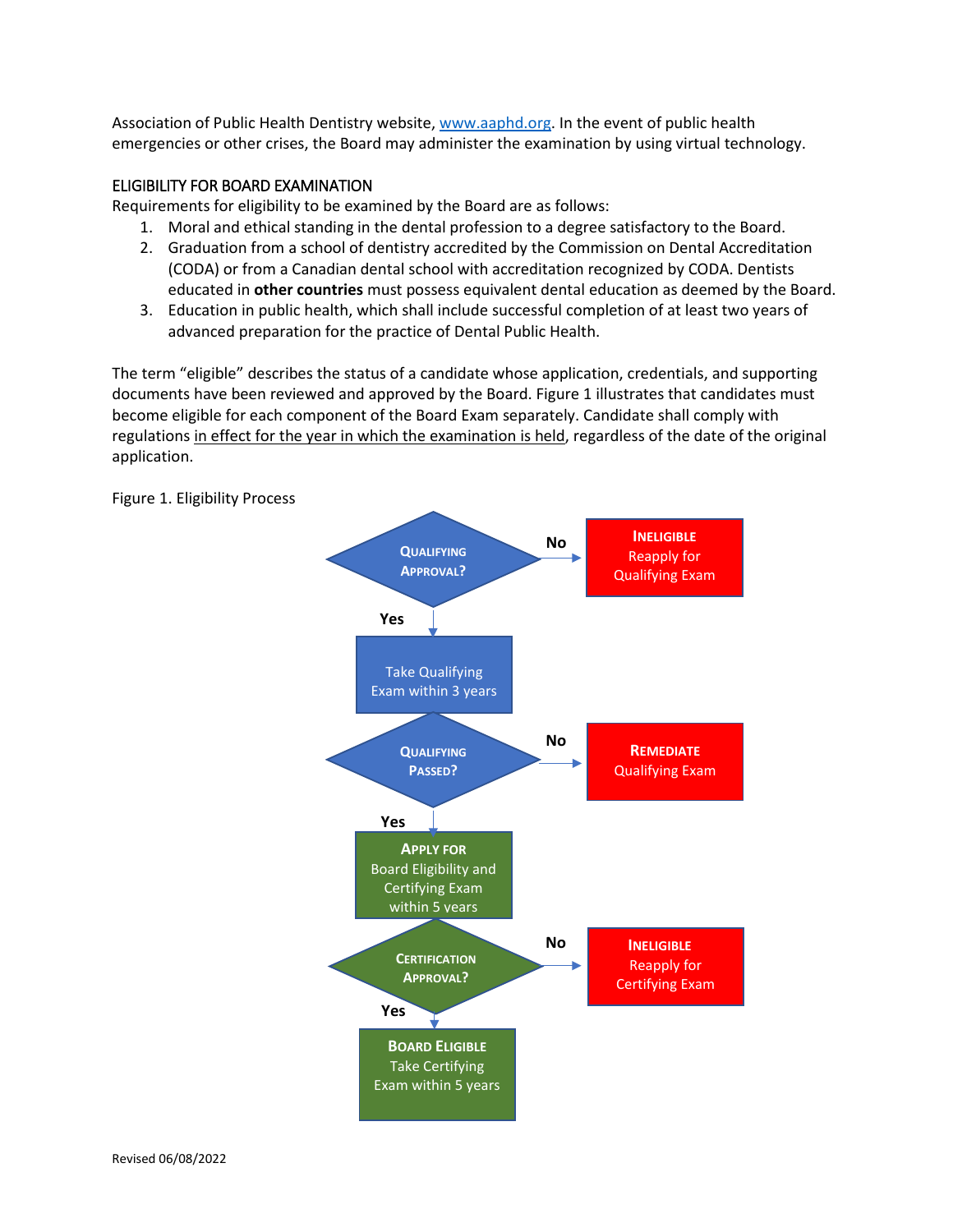**Eligible:**

- Candidates declared eligible by the Board for the **Qualifying Examination** must take and pass the examination within three years. No extensions will be granted.
- Candidates declared eligible by the Board for the Certifying Examination must take and pass the examination within five years.
- Candidates for the Certifying Examination may be granted one extension of five years at the Board's discretion, and upon payment of an additional fee (Refer to Appendix B, FEE SCHEDULE).

**Ineligible:** 

• Candidates declared ineligible for either Qualifying or Certifying Examination may reapply for the respective exam within three years of the original filing date without paying an additional application fee.

#### <span id="page-4-0"></span>ADVANCED DENTAL PUBLIC HEALTH PREPARATION

According to the ADA Council on Dental Education and Licensure, a Diplomate must have successfully completed an advanced education program in Dental Public Health. There are two pathways governing the Board's evaluation of previous Dental Public Health education:

1. A program accredited by CODA of at least two academic years of study leading to a master-level or doctoral-level graduate degree in Dental Public Health. Specifically, the course content shall include biostatistics; epidemiology; health care policy and management; environmental health; and behavioral sciences.

 $-OR-$ 

2. (A) Completion of a graduate-level degree in public health, which shall include courses in biostatistics, epidemiology, health care policy and management, environmental health, and behavioral sciences. The typical degree is the Master of Public Health (MPH), but related degrees including doctoral-level degrees are acceptable, if course requirements are met. The degree must be from an educational institution accredited by a body recognized by the U.S. Department of Education at the time the degree was conferred. Canadian graduate degrees may be acceptable, providing graduate coursework and requirements are equivalent to U.S. graduate degrees as deemed by the Board.

**—AND—**

(B) Successful completion of a CODA-accredited Dental Public Health residency program. The length must be at least 12 months full-time or the equivalent in part-time. Part-time residencies may not exceed twice the length of a full-time residency. Currently accredited Dental Public [Residency Programs](https://www.aaphd.org/index.php?option=com_content&view=article&id=63&Itemid=132) include training on all aspects of dental public health, planned instruction, observation, and active participation in public health programming.

#### <span id="page-4-1"></span>APPLICATIONS

Each component of the Board Examination has its own application with respective deadlines and fees. Deadlines are for the year prior to the date the candidate wishes to take the exam. If deadlines are missed, the candidate will have to take the examination the next year.

- 1. Qualifying Examination Application:
	- a. Candidates may attempt the written Qualifying Examination (QE) near the end of their advanced Dental Public Health preparation program, if at least 75% of the educational preparation has been completed.
	- b. A candidate must take and pass the QE prior to applying for the Certifying Examination.
	- c. Applications for the QE must be received by December 1 of the year prior to that in which the applicant wishes to take the examination.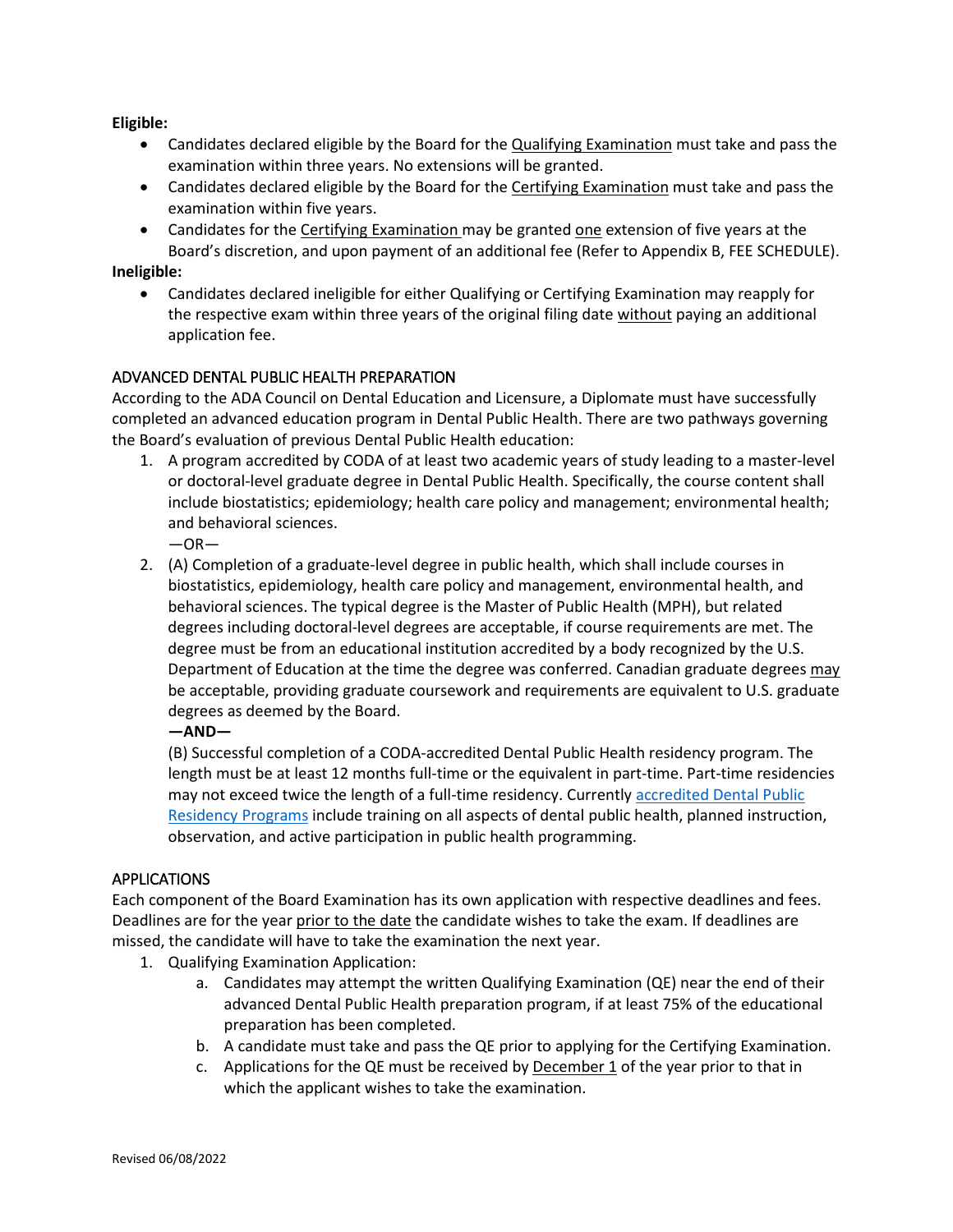- d. The QE application is available at [www.aaphd.org/ABDPH.](http://www.aaphd.org/ABDPH) The application must be signed by the candidate and submitted electronically as a Word document, along with a portable document format (PDF) file containing copies of credentials and supporting documentation, to the ABDPH Executive Director at [executive.director@abdph.org.](mailto:executive.director@abdph.org.)
- e. Notification of eligibility to take the QE is sent to candidates on or about February 1 of the year of the examination. Any candidate declared ineligible for the QE has up to three years to meet any outstanding requirements, without incurring additional fees.
- f. **NOTE**: Eligibility to take the QE does not guarantee that the applicant will be eligible for the subsequent Certifying Exam. All requirements must be met to qualify for the Certifying Exam.
- 2. Certifying Examination Application.
	- a. The Certifying Examination (CE) application must be received by August 15 of the year prior to a candidate's intended examination date.
	- b. The CE application is available at [www.aaphd.org/ABDPH.](http://www.aaphd.org/ABDPH) The application must be signed by the candidate and submitted electronically to the ABDPH Executive Director at [executive.director@abdph.org,](mailto:executive.director@abdph.org) as a PDF file along with the following supporting documentation:
		- i. Curriculum vitae
		- ii. Degree in dentistry (photocopy of degree or official transcript)
		- iii. Certificate or graduate degree in dental public health —or —degree in public health and residency certificate in dental public health (photocopy of degree or official transcripts)
		- iv. Additional documentation as requested. The Board may request transcripts or course syllabi to support transcripts. For example, for degrees other than an MPH, a transcript may be required to document requirements have been met. Or, for courses with vague names, a syllabus may be required to document that requirements have been met.
	- c. The Board will review candidates for Board Eligibility, and candidates will be notified by September 25. Candidates declared ineligible for the CE have up to three years to meet any outstanding requirements, without incurring additional fees. Once candidates are declared Board Eligible, they must challenge the CE within five years.
	- d. The eligible candidate must submit  $two (2)$  Project Reports as separate PDF files by October 1 of the year prior to the candidate's intended examination date. Candidates who receive notification from the Executive Director that there are problems with one or both PR should reply immediately. If deadlines are missed, the candidate will not be able to take the examination in the intended year.
	- e. Candidates will be notified of any failure of the Project Report(s) (PR) by February 1. Candidates who fail either PR cannot proceed.
	- f. The specific dates for the oral portions of the CE are given at least 60 days in advance.

### <span id="page-5-0"></span>BOARD CERTIFICATION

Candidates who successfully complete the Certifying Examination shall be designated as **Diplomates of the American Board of Dental Public Health**. Diplomates must maintain the moral and ethical precepts of the ABDPH. Diplomates will be issued ten-year time-limited certificates signed by the Board, to recognize exceptional knowledge and skills in Dental Public Health.

#### <span id="page-5-1"></span>EXAMINATION FEES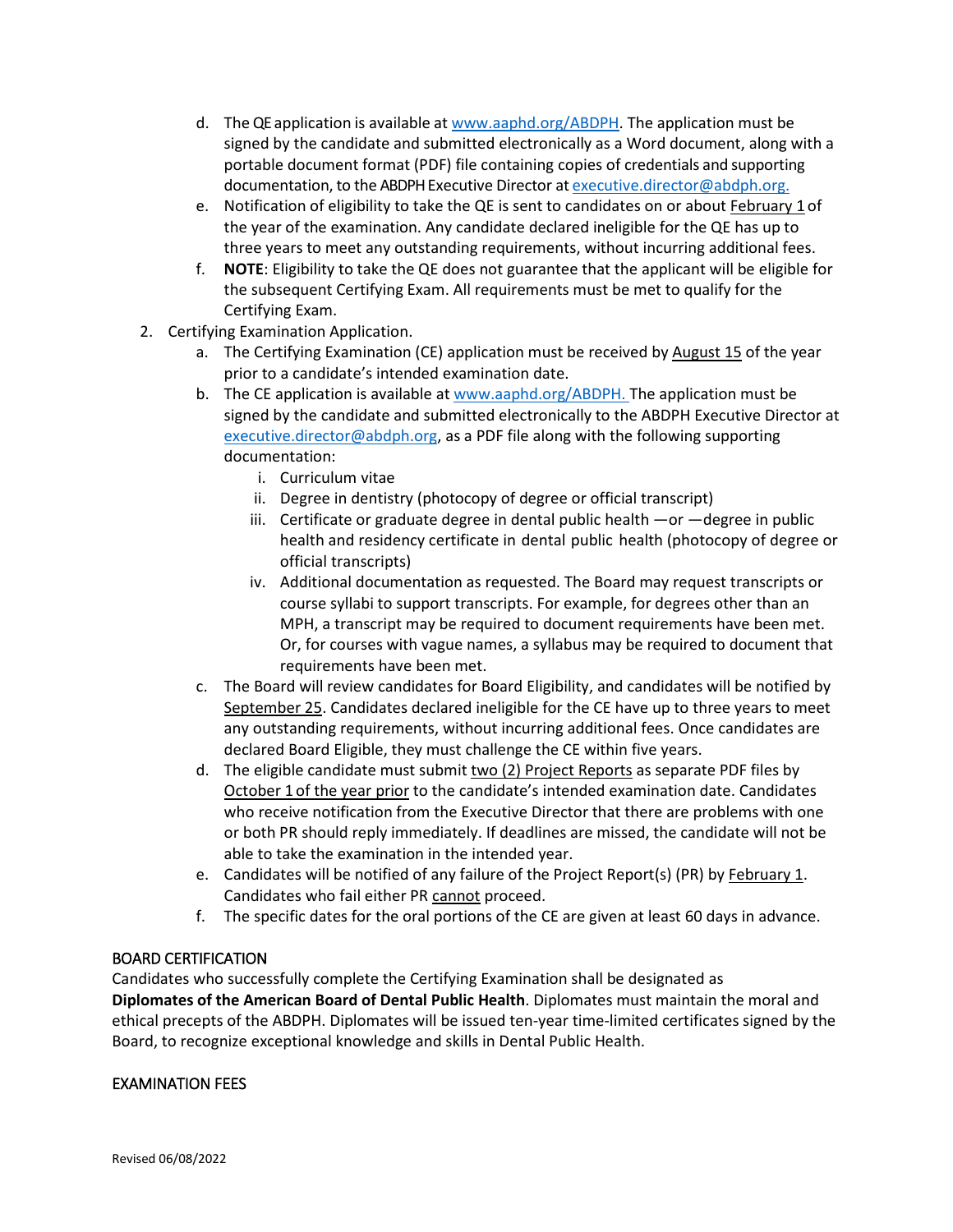Examination fees are due at the time of application or written Project Report submission. The total cost for the examination is paid in three installments:

- 1. The fee for Qualifying Examination is due at the time of submitting the application for that examination.
- 2. The fee for the Board Eligibility determination is due at the time of submitting e application.
- 3. The fee for the Certifying Examination is due when the exam commences, upon submitting the two PR.

The Board reserves the right to change the fee structure, content, and procedures of the ABDPH Board Examination (See Appendix B for the fee schedule).

#### <span id="page-6-0"></span>CANDIDATE POSTPONEMENT OF THE BOARD EXAMINATION

Candidates should recognize that scientific knowledge advances with time  $-$  and that postponing the Board Examination may thus impact their performance and scores. Nonetheless, if a candidate has a scheduling conflict, the following applies:

- 1. **QE**: A candidate forfeits the fee by failing to take the examination or by receiving a failing score (grade below 70%).
- 2. **CE**:
	- a. For eligible candidates, the fee is valid for 5 years.
	- b. If candidate postpones the Oral CE Sections after **February 1**, the candidate must inform the Executive Director as soon as possible. Barring any extenuating circumstances, the full remediation fee will be required to reschedule.

#### <span id="page-6-1"></span>RE-EXAMINATION & REMEDIATION

Candidates who fail either the **QE** or any part of the **CE** can apply to be re-examined. Note that additional fees will apply. Applications for re-examination must meet the same deadline as new applications. The candidates for re-examination do not need to submit new reference letters.

- 1. A candidate who fails the QE can retake it up to two additional times with payment of the appropriate fee.
- 2. Candidates failing the written PR cannot proceed to the remaining Oral CE sections. PR failures must be remediated with new or revised projects. Candidates should contact the Executive Director to discuss the options and the Board's recommendations. The one section remediation fee applies whether one or both PR received failing scores. Candidates may only remediate failures on the written Project Reports one time.
- 3. Candidates who fail any part of the oral CE sections shall be accepted for one re-examination by the Board.
	- a. If the candidate is unsuccessful on one oral section of the CE, that section of the examination needs to be remediated, and the candidate pays the one section remediation fee.
	- b. If the candidate is unsuccessful on both oral sections of the CE, at a minimum, both oral sections must be remediated, and the candidate will pay the full remediation fee. It will be at the discretion of the Board as to whether the written PR will also be re-examined.
- 4. If an overall average score of 70% is not achieved on the CE, it is considered a failure. It will be at the discretion of the Board as to the requirements for remediation and the corresponding fee for remediation. Candidates who wish to remediate a failure on the CE should contact the Executive Director to discuss options for re-examination.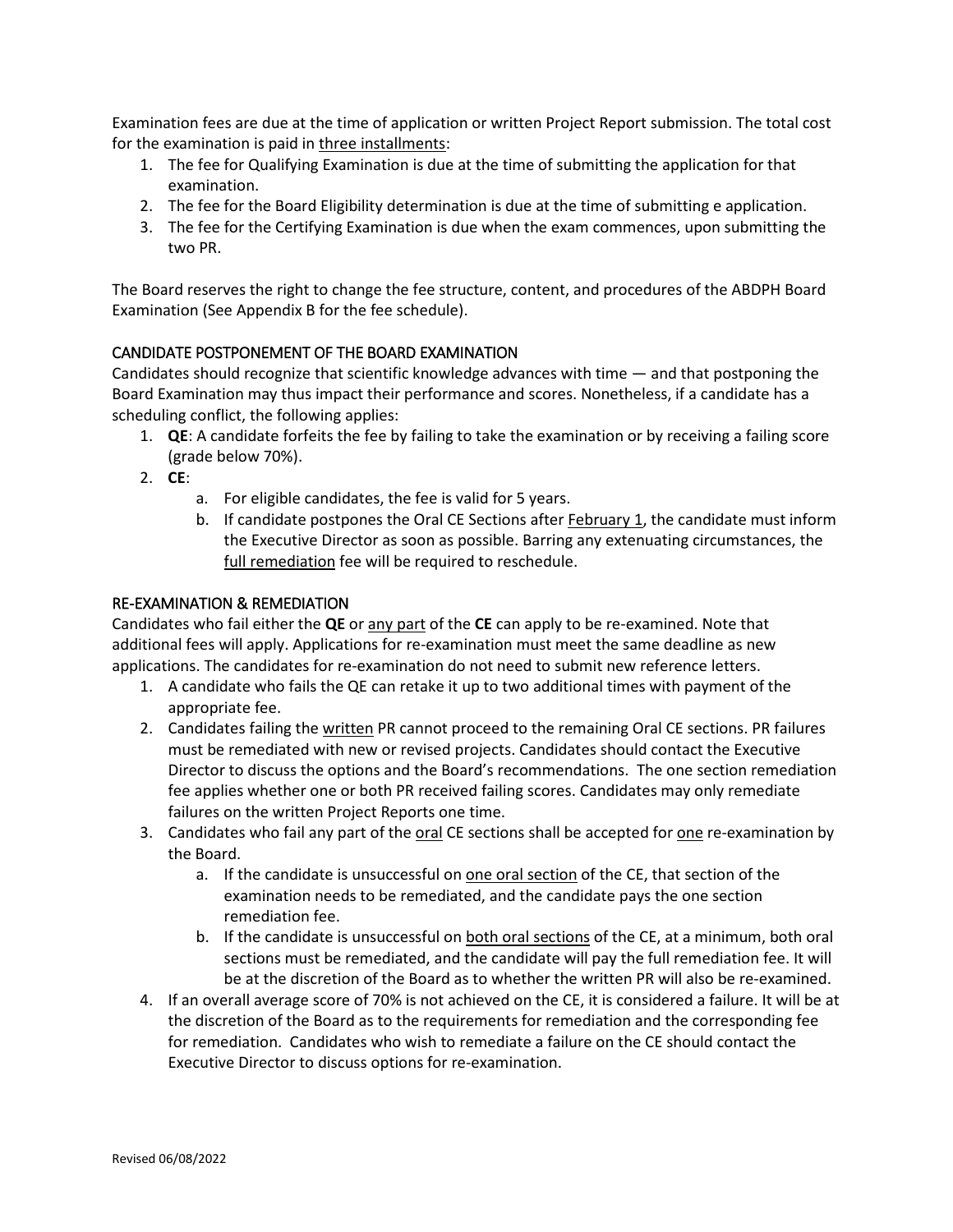5. Candidates who fail the CE re-examination shall be required to submit satisfactory evidence to the Board of additional formal training or supervised field experience in Dental Public Health before they can be readmitted for the CE.

Upon request, a candidate may receive from the Executive Director the results for each section of the CE and the final score. Written requests must be submitted within 60 days of completing the examination. Exams are not returned to the applicant for review for any reason, including an appeal.

### <span id="page-7-0"></span>APPEALS

A candidate who takes either the QE or CE has the right to appeal due to one of the following circumstances:

- a. A procedural or clerical error occurred during the administration of the examination.  $-$ or  $-$
- b. Unusual circumstances may have affected a candidate's performance during the examination.
- 1. Regardless of the outcome of an appeal, examinations are not re-scored. The only permissible remedy in the case of a successful appeal is the re-examination the following year.
- 2. Each appeal is subject to a non-refundable fee.
- 3. All correspondence regarding an appeal will be through the Executive Director. Any correspondence becomes part of the candidate's file but does not modify or alter any decision made by the Board.
- 4. Appeals must be submitted in writing to the Executive Director within fourteen (14) days of the examination. The written appeal should be dated, identify in concise terms the decision being appealed, and provide a brief outline of the reasons for the appeal.
- 5. No decision shall become final while an appeal is pending or until the fourteen (14) day period for filing notice of appeal has elapsed.
- 6. The appeal will be reviewed to see if it meets the criteria. The appellant will be notified in writing of the receipt of the appeal, and whether the appeal will receive further review. If the appeal merits further review, the Board will respond within sixty (60) days from receipt of appeal.
- 7. Appeals Review Process:
	- a. An Appeals Committee (AC) must be formed, which consists of the President from two years prior and two current Board Directors.
	- b. The AC will review the appeal and all relevant facts and submit their recommendation to the Board.
	- c. The final decision will then be transmitted by the Executive Director to the appellant.
	- d. If the decision is not acceptable to the appellant, the appellant has thirty (30) days to submit a second appeal.
	- e. A second committee, the Appeals Panel, is formed by the Board. The Appeals Panel consists of three past presidents (not including the past president serving on the AC). The Appeals Panel has sixty (60) days to process this appeal. If the appeal necessitates a hearing, the hearing will be scheduled at the next annual meeting of the Board. The appellant will incur the costs of their respective travel, and the Board will cover the travel costs for Appeals Panel members.
	- f. The recommendation of the Appeals Panel will be provided to the Board, which in turn will review it and submit its second and final response to the appellant.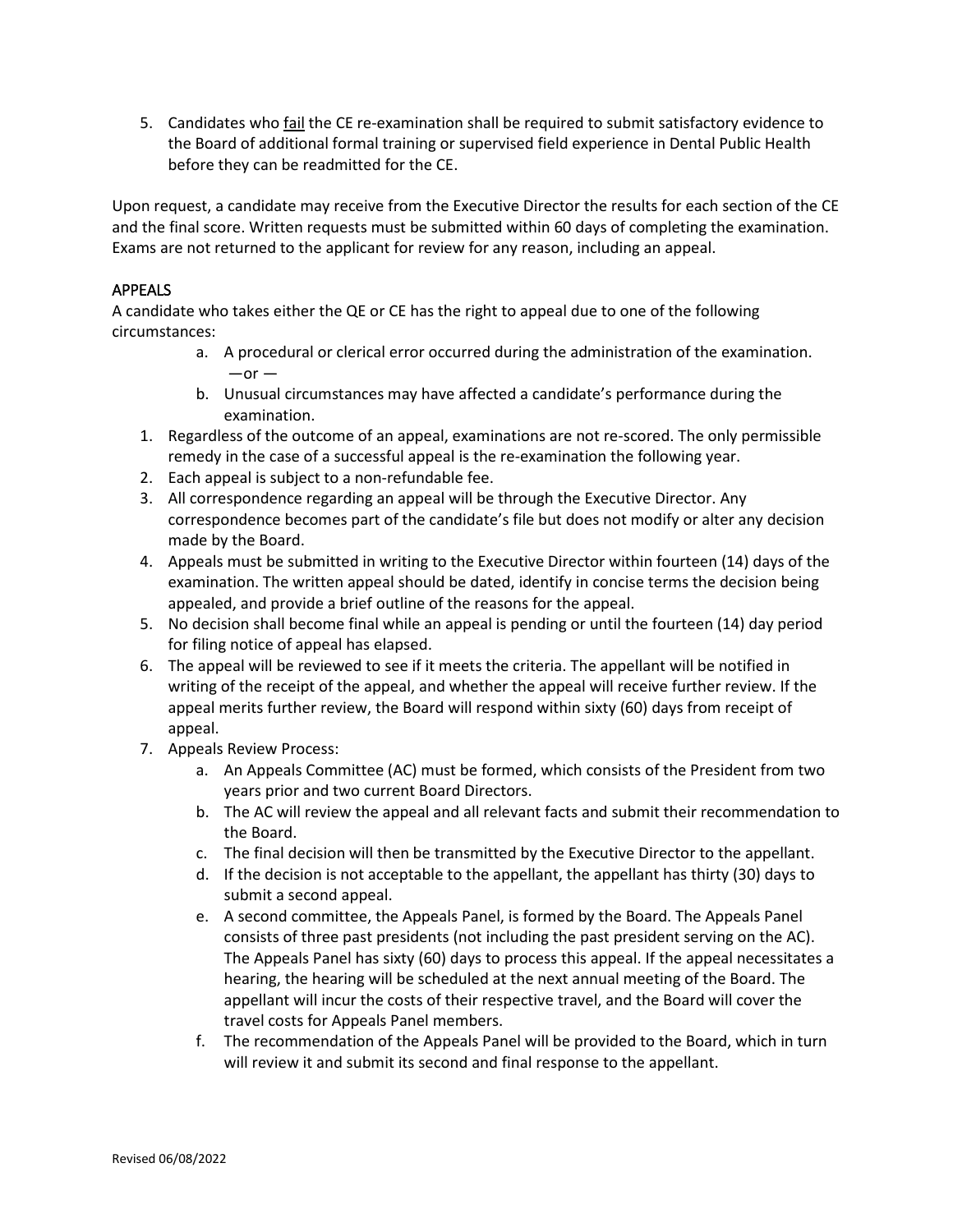#### <span id="page-8-0"></span>ANNUAL REGISTRATION

As a Dental Specialty, the **ABDPH** is required by the ADA to collect annual registration fees from Diplomates. The fee is due in January, and the current cost of the annual registration fee is published every year along with registration materials. Active Diplomates receive a copy of the Board's annual financial report during the Annual Meeting of the Board or may request a copy by emailing the Executive Director.

Although not required, the Board encourages membership in the ADA, the American Public Health Association, and in its sponsoring organization, the American Association of Public Health Dentistry**.** Diplomates may also wish to join such organizations as the Hispanic Dental Association, the National Dental Association, and the Society of American Indian Dentists.

If the annual registration fee is not paid, the Diplomate is not in good standing and the following will occur:

(1) The Diplomate's name will not appear in the list of Active Diplomates on ABDPH Home Page, [www.aaphd.org/ABDPH;](http://www.aaphd.org/ABDPH;) 

(2) The Diplomate's name will not be included in the list that the Executive Director sends to the American Dental Association's Council on Dental Education and Licensure each year; and (3) verification requests for a Diplomate's status will include "not in good standing" in the reply.

To be reinstated to active status, the Diplomate must pay the unpaid annual registration fees and any assessed reinstatement fees. For further information, contact the Executive Director at [executive.director@abdph.org](mailto:executive.director@abdph.org)

#### <span id="page-8-1"></span>**RECERTIFICATION**

The process of recertification promotes life-long learning and ensures that Diplomates are of the highest quality for service to the public and the profession. Every ten-year period**,** Diplomates must attain recertification**.** Diplomates must have at least 150 hours of continuing education units (CEUs) in Dental Public Health over 10 years. The requirement for recertification applies only to Diplomates as of January 1, 2000, and afterwards. Recertification information is available online[, www.aaphd.org/ABDPH,](http://www.aaphd.org/ABDPH) under "ABDPH Continuing Education Record".

- 1. The Standards and Recertification Committee (SRC) consists of two active Diplomates, one current Board member, and the Executive Director. The SRC may audit Diplomates who are due for recertification. However, every year, the SRC must audit at least 10% of those due for recertification. The SRC reports to the Board. The Board votes to approve Diplomates' recertification, and issues new ten-year certificates.
- 2. Recertification includes the following steps:
	- a. Complete the ABDPH Recertification Application
	- b. Complete the ABDPH Summary Report of Continuing Education Units (CEUs) for the relevant 10-year period. The form is available a[t www.aaphd.org/ABDPH.](http://www.aaphd.org/ABDPH)
	- c. Include PDF file of CEUs documentation and the Recertification fee
	- d. Submit documents to the Executive Director, if being audited.
- 3. Diplomates are responsible for maintaining their respective CEUs including copies and summaries documenting compliance with the Recertification Process.
- 4. Although some active Diplomates may be exempt from the requirement, the Board urges all Diplomates to apply for recertification in 10-year intervals. If a Diplomate certified prior to January 1, 2000, desires recertification, there is no fee.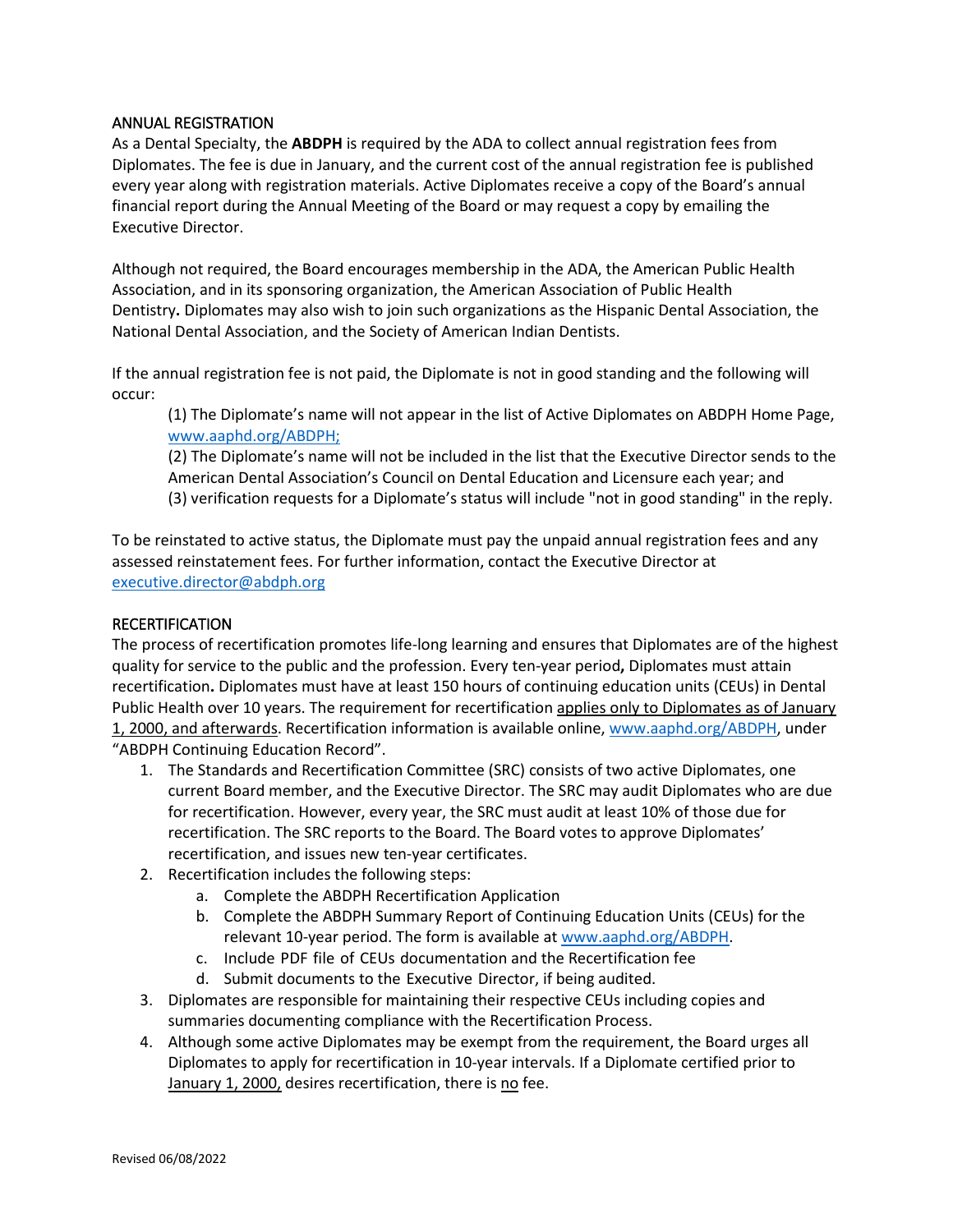- 5. Acceptable continuing education includes learning activities that contribute to maintaining or enhancing competency in Dental Public Health including:
	- a. Scholarly activity, such as manuscripts published in peer-reviewed journals, presentations at scientific meetings and providing continuing education courses and lectures.
	- b. Documentation of attendance or letters of completion from the American Association of Public Health Dentistry, International or American Associations for Dental Research, American Public Health Association, Association of State and Territorial Dental Directors, and other recognized national and international organizations that have institutionalized continuing professional development programs related to the competencies in Dental Public Health are acceptable.
	- c. Documentation of attendance or letters of completion from other sponsors of continuing education relevant to the field of Dental Public Health if the activities can be directly linked to the Dental Public Health Competency Statements (J Public Health Dent 2016; 76 (Suppl): S3-S28).
	- d. Authorship of publications related to Dental Public Health. A publication is defined as a book, a chapter of a book, or a paper published in a professional journal. Publications of manuals, workshop proceedings, and background papers are also acceptable. The acceptable number of credits will vary from 5 to 10 depending upon the nature of the publication.
	- e. Attendance at formal lectures, symposia, workshops, and conferences relevant to the field of Dental Public Health. This activity will be given credit provided the material present organize around and directed toward identified competency statements. The number of credits will be equal to the number of hours attended.
	- f. Completion of individualized continuing education instruction. Individualized instruction is defined as a course of study that is structured and organized toward accomplishing competency in Dental Public Health. The instruction must include a method for providing feedback to the learner on performance. Documentation of the number of credits must be available for audit.
	- g. Learning activities that are repeated on a periodic basis will be given credit only once in a ten-year period. The routine performance of teaching duties in an undergraduate or graduate curriculum or the routine participation in organizational meetings will not be given credits.
- 6. Diplomates may appeal the findings of the SRC. Appeals must be submitted in writing to the Executive Director along with appropriate documents within sixty (60) days of the notification. The appeal should clearly identify the areas of disagreement and provide supporting evidence. The appeal will be reviewed by the Board and responded to within sixty (60) days of the receipt.
- 7. The Board may issue a conditional recertification to a Diplomate without the adequate CEUs, if the Diplomate agrees to make up any deficiencies.
- 8. A Diplomate who is notified of the denial of recertification for failure to submit CEUs evidence may be subject to disciplinary actions. Failure to meet the CEUs requirements may be considered a departure from the tenets of sound dental public health practice, and the Board has the power to revoke a Diplomate's Certification.

#### <span id="page-9-0"></span>LISTING OF DIPLOMATES

A listing of Diplomates is updated and submitted annually to the ADA Council on Dental Education and Licensure. A copy of this list is available upon request from the Executive Director.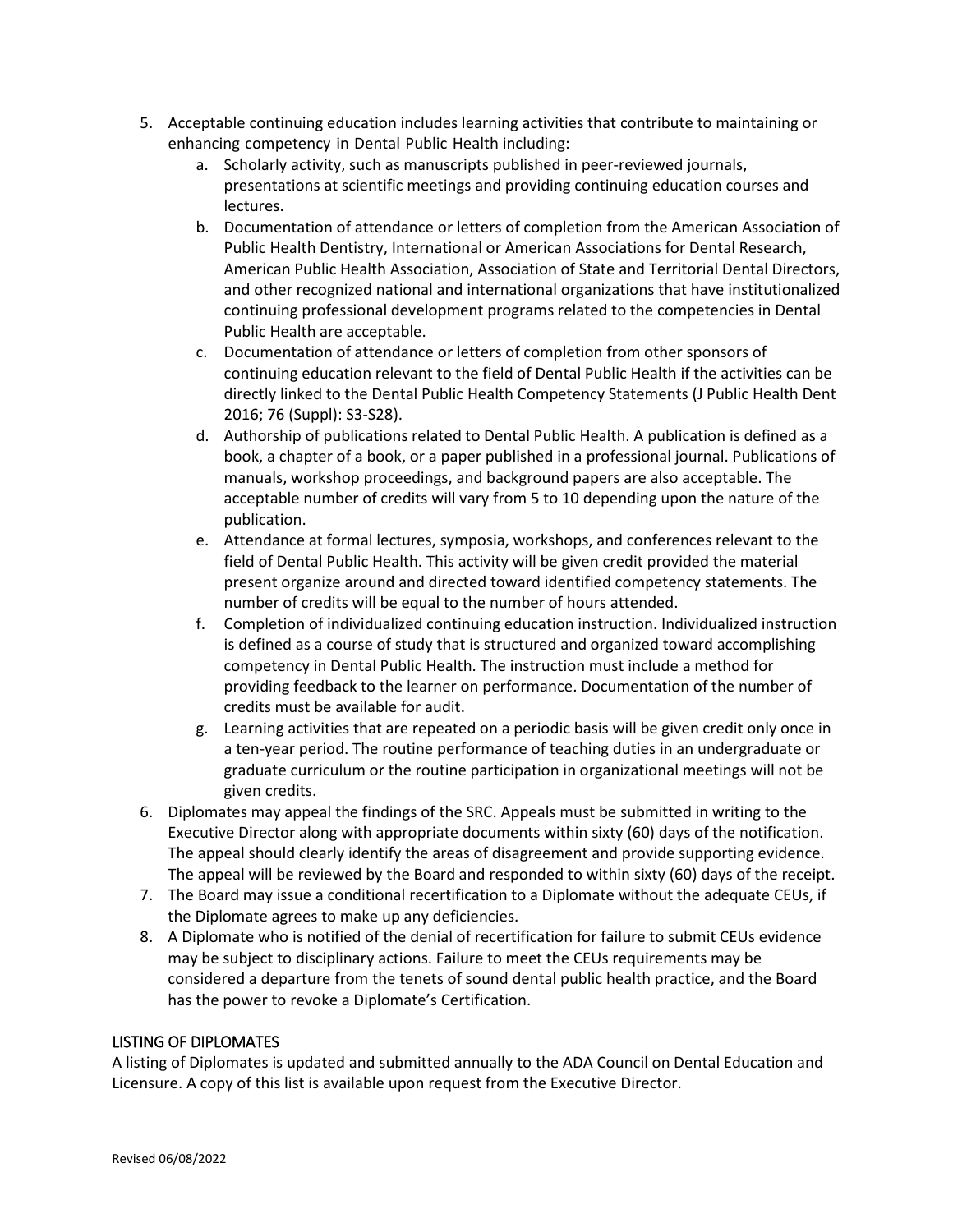#### <span id="page-10-0"></span>VERIFICATION OF DIPLOMATE STATUS

Requests for verification must be submitted in writing; electronic requests are preferred. Information is available online, [www.aaphd.org/ABDPH](http://www.aaphd.org/ABDPH) under "Verification of Active Diplomates." Requests must include a signed general release of information and remittance of the appropriate fee (See Appendix C for Payment Information).

#### <span id="page-10-1"></span>LIFE MEMBERSHIP

Diplomates who are fully retired from the practice of Dentistry, Dental Public Health, or Public Health may apply for Life Membership. Details are available at [www.aaphd.org/ABDPH](http://www.aaphd.org/ABDPH) under "Application Life Membership." Diplomates must be in good standing, must be current on their annual registration fees, and must maintain the moral and ethical precepts of the specialty.

- 1. Benefits of Life Membership:
	- a. Listed on ABDPH website.
	- b. Receive ABDPH Newsletters.
	- c. Pay no Annual Registration Fees.
	- d. Receive the invitation to the Diplomates Annual Dinner and Business Meeting at the same cost as other Diplomates, and
	- e. Other benefits that the Board deems appropriate.
- 2. Criteria for Life Membership:
	- **a.** No Fee Applications
		- i. Active Diplomates for 20 years or more, who are completely retired from the practice of Dentistry, Dental Public Health, or Public Health.
		- ii. Active Diplomates for 10 years or more, who are age 65 years or older and completely retired from the practice of Dentistry, Dental Public Health, or Public Health.
	- **b.** One-Time Fee Applications **(See Appendix B for fee schedule)**
		- i. Active Diplomates for fewer than 10 years, who are completely retired from the practice of Dentistry, Dental Public Health, or Public Health.
		- ii. Diplomates who are retired from the full-time practice of Dental Public Health or Public Health but continue to practice Dentistry part-time no more than 200 hours per year (0.1 FTE).
- 3. The Board will review the application. If approved, the Diplomate will receive the Certificate of Life Membership.

#### <span id="page-10-2"></span>POLICY ON DISCRIMINATION

The ABDPH does not condone or accept discrimination or harassment based on age, gender, ethnicity, race, religious beliefs, sexual orientation, place of education, or country of origin or residence. The Board will consider all complaints filed in writing, investigate, and respond appropriately.

#### <span id="page-10-3"></span>CANDIDATES WITH DISABILITIES

The Board complies with the American with Disabilities Act by ensuring that persons with disabilities have physical access to the testing facilities. Further, the Board will administer the examination in a manner that can accommodate a candidate with disabilities. The application forms provide space for indicating a disability, and the Board solicits suggestions as to how the disability can be best accommodated.

Candidates requiring accommodation are encouraged to contact the Executive Director. The Board will provide modifications, where possible, for candidates with disabilities.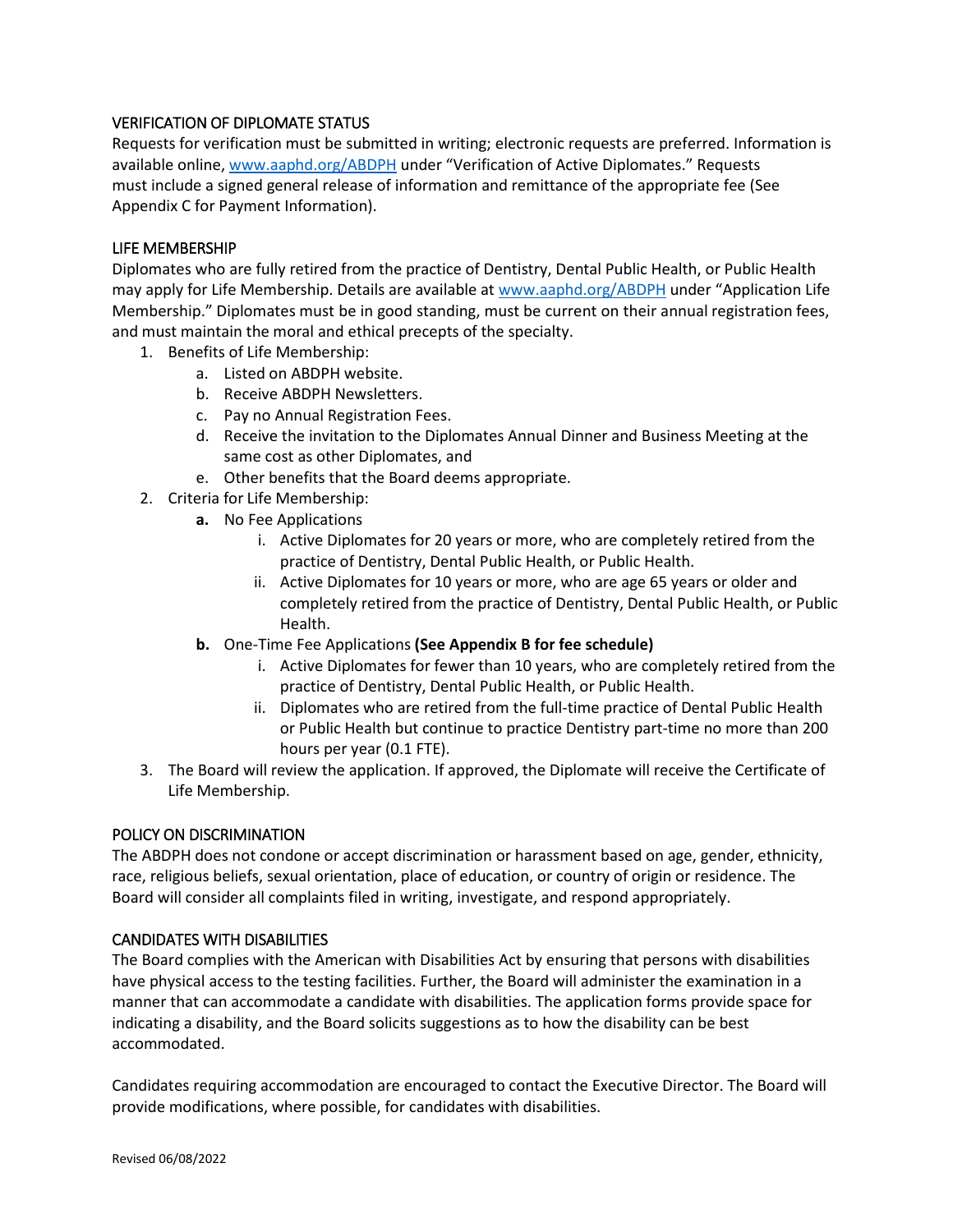#### <span id="page-11-0"></span>AAPHD FOUNDATION LOTZKAR FUND

The Lotzkar Fund was established in 2003 to honor Dr. Stanley Lotzkar and his wife, Phyllis Lotzkar. Dr. Lotzkar was a leader in Dental Public Health and provided 21 years of exemplary service to the Board as Executive Secretary. The Lotzkar Fund is used solely to advance the mission and objectives of the ABDPH and is administered by the American Association of Public Health Dentistry Foundation. Criteria for funding by the Lotzkar Fund are:

- 1. To support the development of new initiatives of the Board;
- 2. To support maintenance of standards and competency in Dental Public Health; and
- 3. To support curriculum development in Dental Public Health.

**Donations** can be made to: AAPHD Foundation Lotzkar Fund, 3085 Stevenson Drive, Suite 200, Springfield, IL 62703. Tel: 217-529-6941.

#### <span id="page-11-1"></span>CONTACT INFORMATION

Candidates or Diplomates with questions or concerns should email the Executive Director, [executive.director@abdph.org.](mailto:executive.director@abdph.org)

#### <span id="page-11-2"></span>CONFLICTS OF INTEREST

The Board takes into serious consideration issues of fairness, conflicts of interest and transparency. The Board is comprised of active Diplomates who have mentored candidates or are current or former Program Directors. Thus, Board members with conflicts of interest are required to recuse themselves from discussions about the respective candidate's application, may not score the candidate's PRs, and may not serve as the candidate's examiner during the Certification Examination. Board members with a conflict of interest may not serve as a reference for an applicant.

### <span id="page-11-3"></span>TESTING POLICIES

The Board evaluates all components of the examination annually. Also, after the examination, each candidate has an opportunity to comment about the examination and processes and to suggest improvements.

- 1. The Board strives for fairness through the administration, design, development, implementation, and scoring of the examinations. The commitment to fairness includes reducing or eliminating bias in questions, and equitably treating of all candidates.
- <span id="page-11-4"></span>2. Test takers have the right to<sup>[1](#page-11-5)</sup>:
	- a. Be treated with courtesy, respect, and impartiality, regardless of age, disability, ethnicity, gender, national origin, religion, sexual orientation, or other personal characteristics.
	- b. Be tested with measures that meet professional standards and that are appropriate.
	- c. Receive a brief oral or written explanation prior to testing about the kind(s) of tests to be used.
	- d. Know in advance of testing when the test will be administered, when test results will be available, and if there is a fee for testing services.
	- e. Present concerns about the testing process or results and receive information about procedures that will be used to address such concerns.
- 3. Test takers have the responsibility to<sup>1</sup>:
	- a. Treat others with courtesy and respect during the testing process.

l

<span id="page-11-5"></span><sup>1</sup> (2022, January 27). Modified from Rights and responsibilities of test takers: Guidelines and expectations. <https://www.apa.org/science/programs/testing/rights>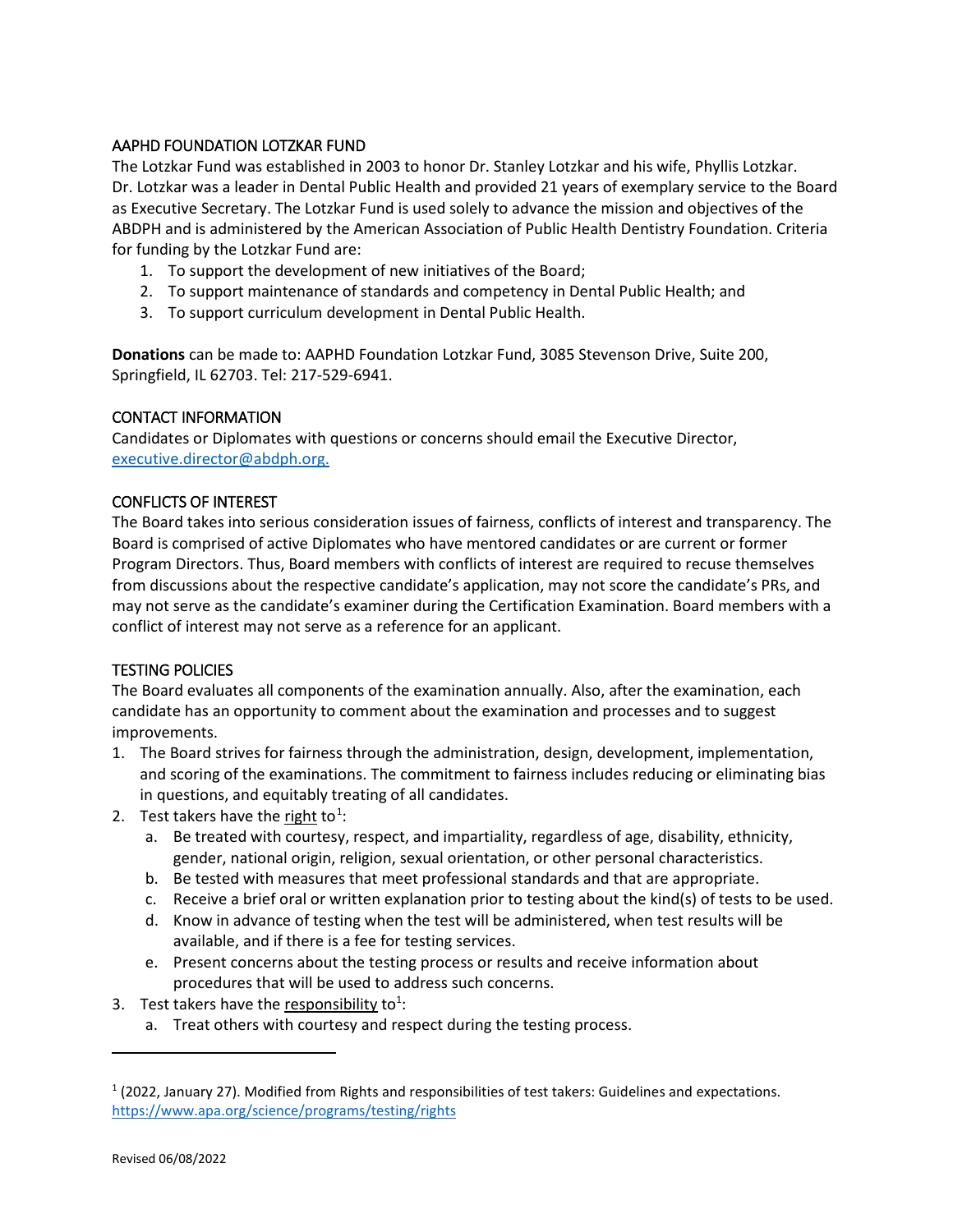- b. Ask questions prior to testing if uncertain about why the test is being given, how it will be given, what test takers will be asked to do, and what will be done with the results.
- c. Read or listen to descriptive information in advance of testing and listen carefully to all test instructions.
- d. Inform an examiner in advance of testing of a request for a testing accommodation, or of a physical condition or illness that may interfere with performance on the test. If you have difficulty comprehending the language of the test, it is your responsibility to inform an examiner.
- e. Know when and where the test will be given, pay for the test if required, appear on time with any required materials, and be ready to be tested.
- 4. The Board Exam is offered only in English. As is required by the Requirements for Recognition of Dental Specialties, "Each board shall require, for eligibility for certification as a diplomate, the successful completion of an advanced education program accredited by the Commission on Dental Accreditation of two or more academic years in length, as specified by the Commission."<sup>[2](#page-12-0)</sup> All prospective candidates will have completed specialty training conducted in English language in the U.S. or Canada. Further, demonstrated English competency is required of international candidates as a condition of acceptance to a U.S. or Canadian program.

ABDPH reserves the right to subject all exam materials, including Project Reports, to plagiarism checking software. Computer-based testing will also be subjected to monitoring. Cases of plagiarism and other violations will be reviewed by the Board and are subject to disciplinary action, which could include (but is not limited to) failing the exam and being barred from taking the exam in the future.

 $\overline{\phantom{a}}$ 

<span id="page-12-0"></span> $2$  (2022 January 27). American Dental Association. Requirements for Recognition of Dental Specialties and National Certifying Boards for Dental Specialists. [https://ncrdscb.ada.org/~/media/NCRDSCB/Files/requirements.pdf?la=en](https://ncrdscb.ada.org/%7E/media/NCRDSCB/Files/requirements.pdf?la=en)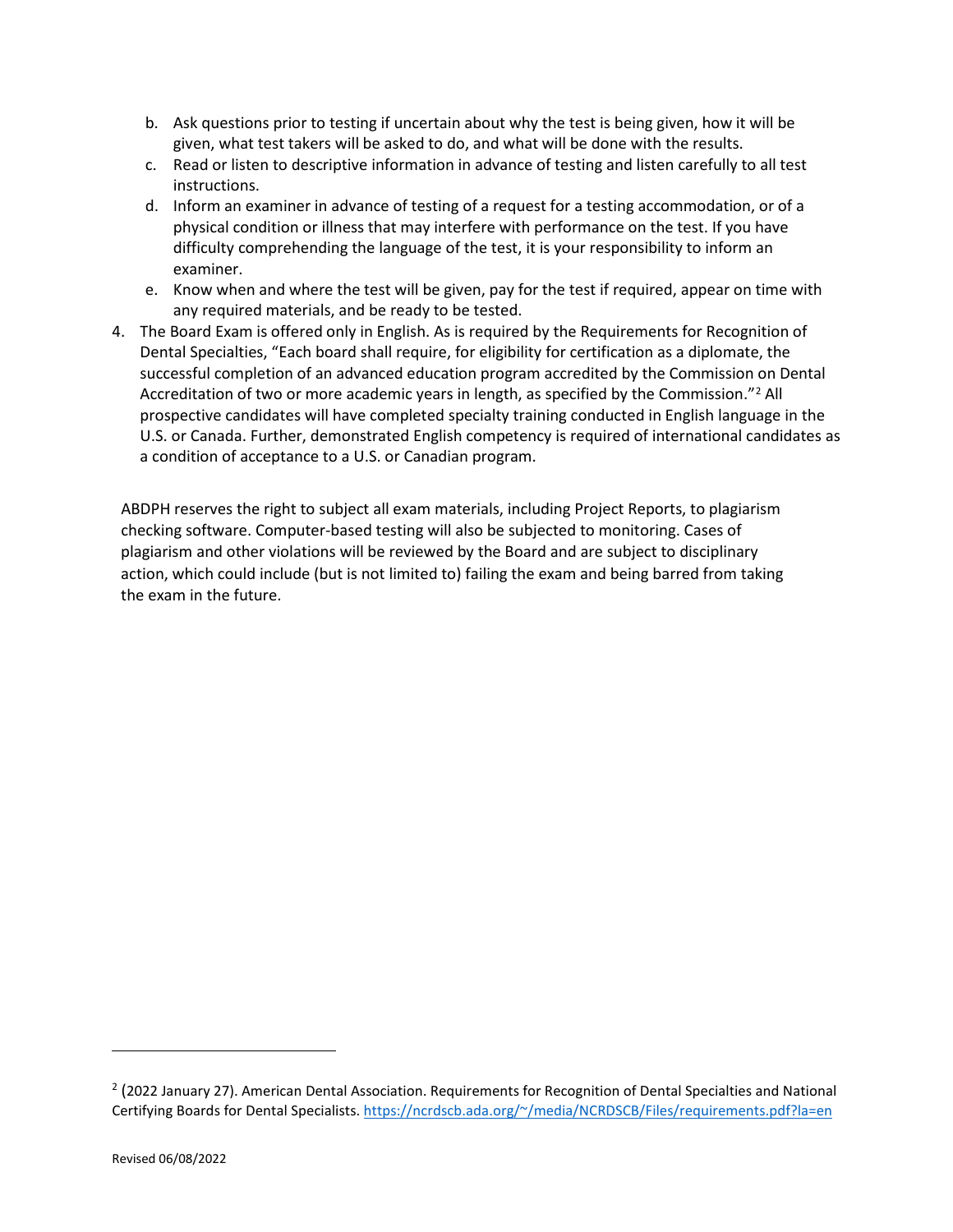#### <span id="page-13-0"></span>Appendices

#### <span id="page-13-1"></span>A. ABDPH BOARD EXAMINATION DESCRIPTION

The Qualifying Examination is comprised of multiple-choice (MC) questions (80% of score) and shortanswer questions (20%). The score for the MC questions is based upon the number of correct answers; thus, candidates should choose what they consider to be the most correct answer for each question (Do not leave questions unanswered). Examinees are allowed to bring into the examination room only a pen, No. 2 pencil(s), pencil eraser, time piece, and a pocket calculator. There are some simple calculations on a several questions, and a calculator, although not necessary, would be helpful. Cell or smart phones, iPads, or tablets are not allowed. A proctor will be available during the hours allocated for the qualifying examination. The proctor will not be able to answer any questions. The Qualifying Examination may be administered electronically by using a commercial testing service. In such situations, the Board will inform candidates of the test-taking details and technical requirements. Candidates must score at least **70%** to pass and move onto the Certification Examination.

The Certifying Examination has 3 sections totaling 100%:

- (1) Written Project Reports (30%);
- (2) Oral Examination on the Project Reports (30%); and
- (3) Oral Examination on an Assigned Problem (40%).

Each section of the Certification Examination is scored separately and weighted for a total score. The minimum score on a section is 60% however a total score of **70%** is required to pass.

#### Section 1: Written Project Reports

Each report should summarize a Dental Public Health project originated by the candidate, or one in which the candidate made a major contribution to its planning, implementation, and interpretation.

- 1. The Project Reports (PRs) should demonstrate a depth of experience in dental public health and must represent two separate projects (not two reports from one project). Each report must have distinct methodology and data sources, and at least one report must demonstrate the analytical and statistical skills of the candidate. The chosen projects must represent an extensive effort and have been completed within 10 years of the applicant's examination.
- 2. **Scoring PRs**. The Board evaluates the PR as received. Scores will be reduced if required elements are missing. Candidates are scored based on demonstrating logical processes and scientific rigor. Clarity in writing and overall style of the report are important. Candidates are advised to consider syntax, grammar, presentation, formatting, and strict adherence to the writing guidelines.
- 3. Acceptable PR include:
	- a) administrative program planning and implementation
	- b) epidemiologic studies
	- c) health services research studies
	- d) clinical trials
	- e) oral health promotion and disease prevention projects
	- f) meta-analysis (must include quantitative analysis)
	- g) secondary analyses of collected data (NOTE: applicants may not use the same secondary data source for two PRs - e.g., NHANES data cannot be used for both PRs)
	- h) other research projects related to Dental Public Health may be acceptable. Contact the Executive Director if you are unsure.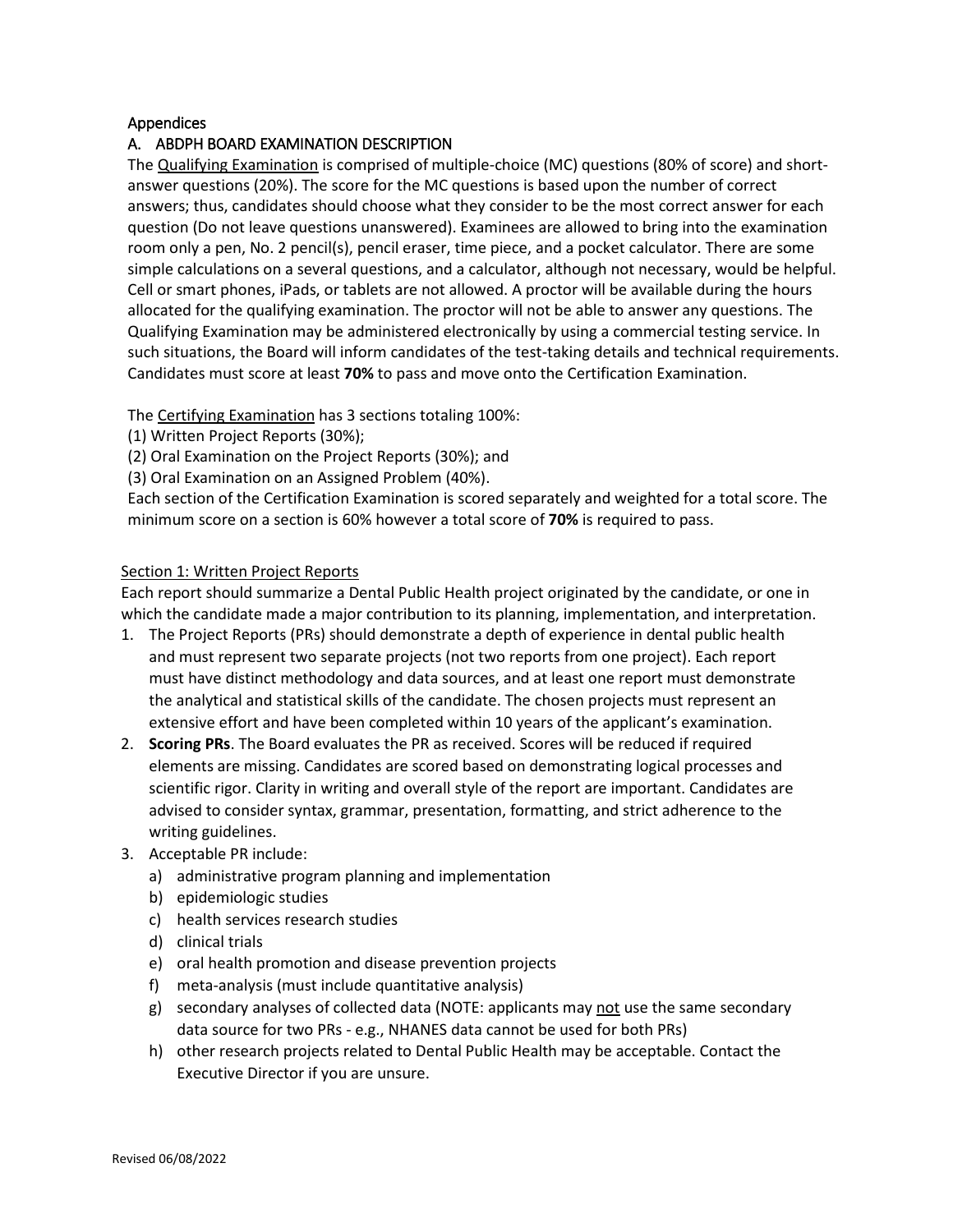- 4. Not acceptable for PRs:
	- a. Reviews of the literature (e.g., literature reviews, scoping reviews, systematic reviews)
	- b. Research protocols
	- c. Grant applications
	- d. White papers
	- e. Policy statements
	- f. Site visit reports
	- g. Preparations for a conference
- 5. The research or administrative project must be completed at the time of submission. Incomplete projects will receive a failing score.
- 6. The submitted report should be well-written and of publishable quality. The PR should be no more than 25 double-spaced, numbered pages, including the cover page, table of contents, abstract, main body of the report, references, tables and figures, and appendices. All margins should be one inch on standard 8.5 x 11-inch page size.
- 7. The Board strongly recommends having the final manuscript reviewed by your Program Director or someone with experience in editing scientific publications.
- 8. The ABDPH Board format is **precisely** as follows. Do not alter the order of the sections. Label sections (**bolded items**, below); the cover page does not need to be labelled as such.
	- a. **Cover Page**. Do not include your name. Include assigned code, PR number, and title of the project [Example: 2023-007 PR1: My Project's Title].
	- b. **Table of Contents**.
	- c. **Abstract**. Structured abstract that are no longer than 250 words with clearly labeled: Objectives, Methods, Results, and Conclusions/Recommendations.
	- d. **Candidate's Role**. Describe in one or two paragraphs with sufficient level of detail your specific role. Explain your participation in the planning, implementation, interpretation, and completion of the project. Candidates must be the originator of, or a major contributor to, the project. Also include information on any collaborations pertinent to the project, and how you developed these relationships and worked with collaborators.
	- e. **Problem Identification**. Describe the public health problem addressed in the project.
	- f. **Background and Literature Review**. Describe the current pertinent literature. Candidates should not only describe the studies supporting hypothesis or objectives, but also should provide some assessment of the quality of the works cited.
	- g. **Objective(s) and Hypothesis(es).** Describe study/project objective(s) and/or the specific hypothesis(es).
	- h. **Methods and Procedures**. Provide sufficient information to demonstrate the logical process and scientific rigor of the approach to test the hypothesis or achieve the objectives. Include analytic methods with sufficient level of detail. Include information on how social determinants of health were considered and incorporated into the project. Reports must also address consideration of human subjects, including consent and assent, and Institutional Review Board (IRB) approval, if applicable. If a study involves human subjects and was exempt from IRB, explain why. In general, an administrative project would not require an IRB.
	- i. **Results**. Aside from text, include self-standing information in tables and graphs.
	- j. **Discussion**. This section should be comprehensive and clear, and address the following: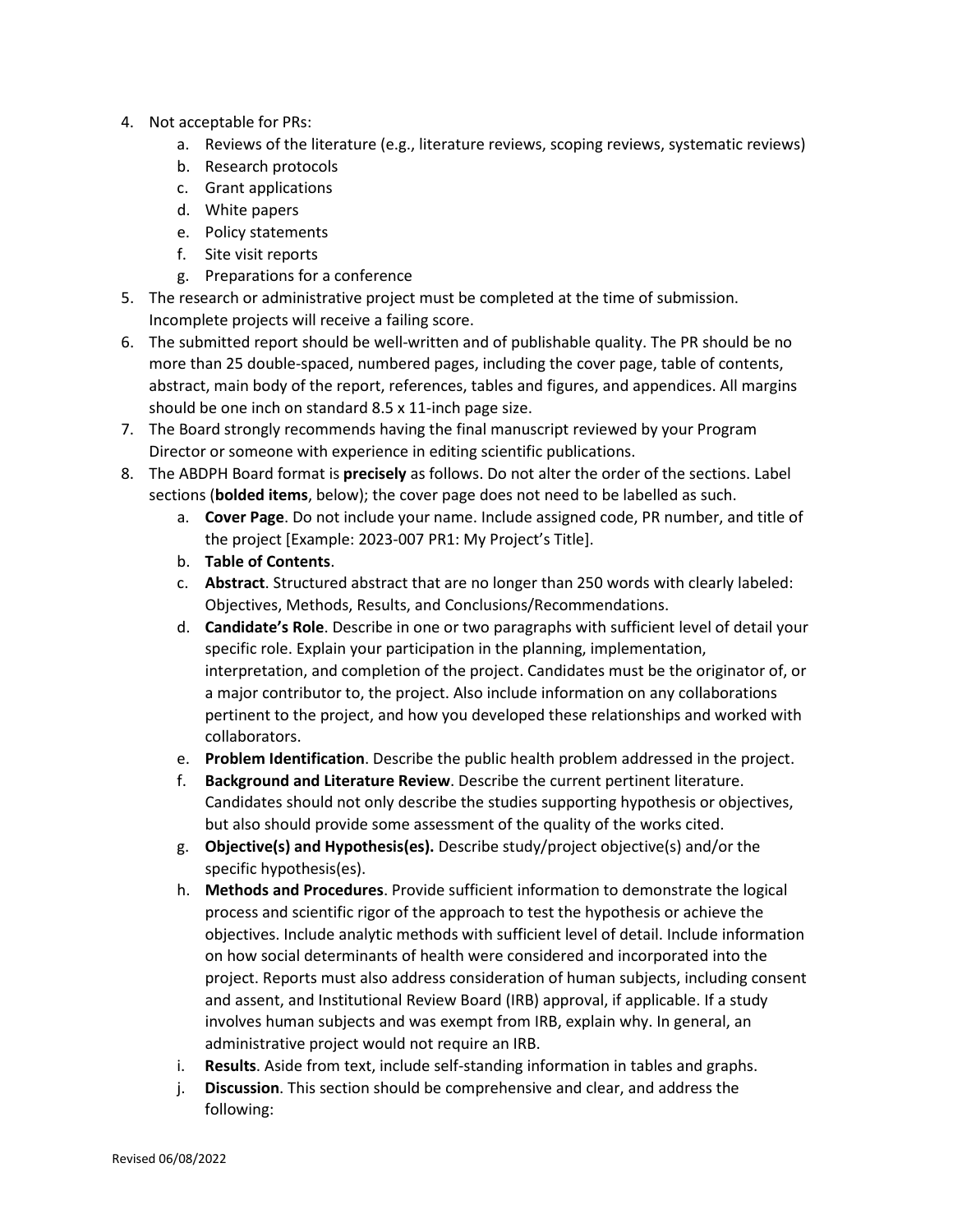- i. Did the project achieve its objectives?
- ii. Did the project support or reject the hypotheses?
- iii. How do results agree or disagree with similar studies?
- iv. Provide potential reasons for lack for agreement with other studies' findings.
- v. Highlight how results contribute to filling knowledge gaps, resolving controversies, or providing new knowledge on the topic.
- vi. What are the public health implications of the results?
- vii. Strengths and limitations of the study. Include what would be done differently if the project was to be repeated.
- k. **Conclusions**. Emphasize the new and important aspects of the study and recommendations that follow from them, particularly as these relate to public health policy.
- l. **References**. Candidates should use the "Vancouver" style as described in the *Journal of Public Health Dentistry* [Instructions for Contributors.](mailto:https://onlinelibrary.wiley.com/page/journal/17527325/homepage/forauthors.html) All references in the text must be included in the list of references. References should not be repeated. The candidate must verify cited references against the original publications. Identify references with Arabic numerals in parentheses consecutively in the order they are mentioned in the text. Avoid using abstracts as references. "Unpublished observations" and "personal communications" may not be used as references. References to written communications may be inserted in parentheses within the text. For papers accepted but not yet published, identify the journal, and add "In press." Information from manuscripts submitted, but not yet accepted, should be cited in the text as "unpublished observations" (in parentheses).
- m. **Tables** and **Figures**. Number these in the order in which they appear in the report (as described above). Do not cut and paste output directly from statistical software. Titles should describe the table or image (e.g., population represented, place of the study, and time/year). Use footnotes to clarify acronyms or groups in the table that are statistically compared. Use Arabic numbers for each footnote. A large table can be broken into two components with clarification on the title that the second part is a continuation of a previous table. Graphs should be easy to understand and used to clarify an item that is not visually clear in the tables. Make graphs of appropriate size and clearly label. Do not break a figure across separate pages.
- n. **Appendices**. Appendices are included in the page count. Provide additional documentation in support of the methods in an appendix. Do not use the Appendix for figures and tables.

#### Section 2: Oral Examination on Project Reports

This section evaluates a candidate's ability to discuss, defend, and explain various aspects of dental public health projects, from the previously submitted PR.

- 1. For each PR, the candidate must present a five-minute overview of the project, followed by 30 minutes of questions from the examiners.
- 2. Candidate may bring the copies of PR for their reference. Additionally, candidates may bring new tables, graphs, and copies of data abstraction or instruments forms used in the respective projects. No additional reference materials are allowed. Upon completion of this section, must leave all copies and documents with the Board.
- 3. Candidates will be expected to answer questions to: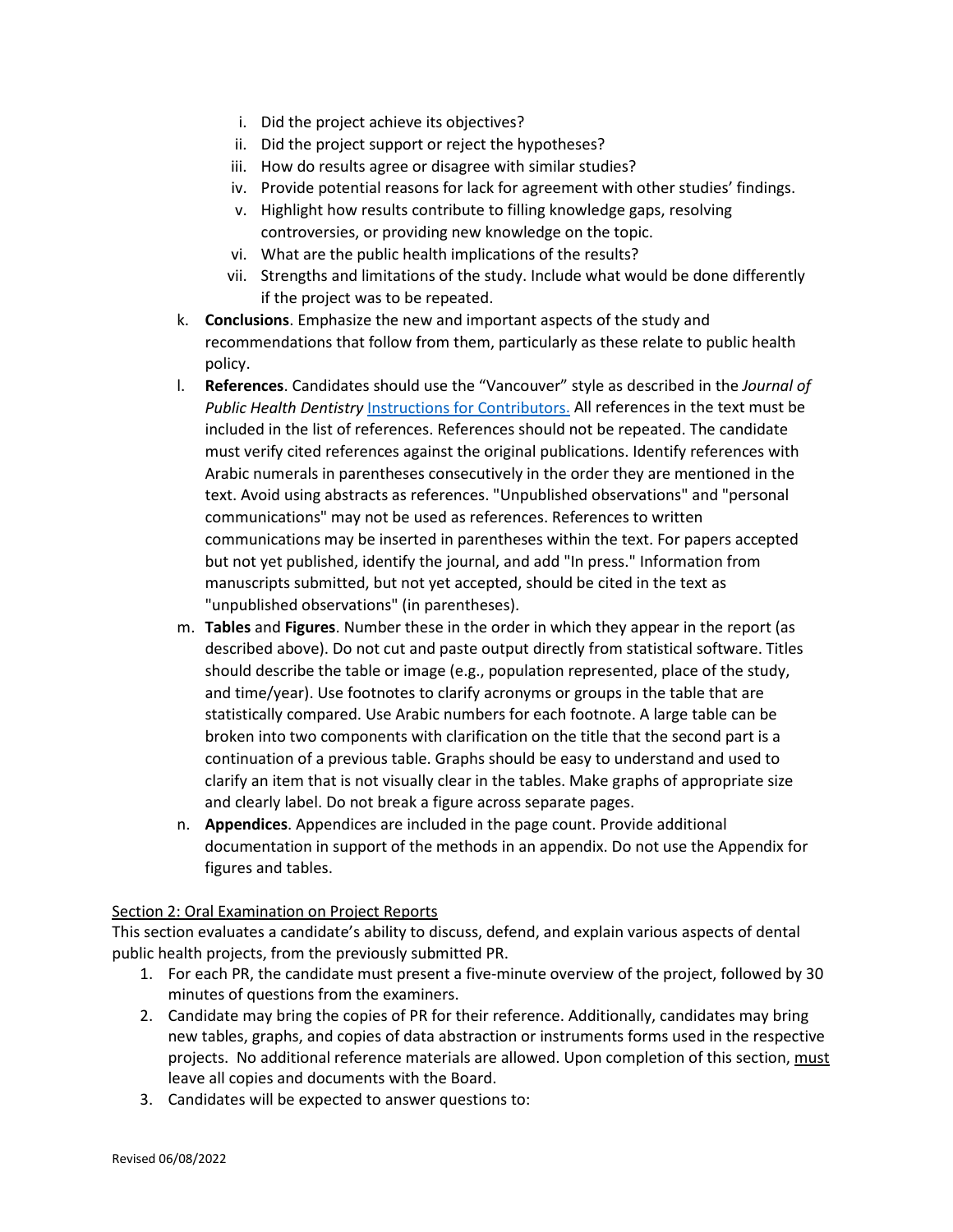- i) display their familiarity with all aspects of their respective PR, including research, epidemiological, and administrative methodology;
- ii) justify selection of the project protocol and consideration of alternatives; and
- iii) display general knowledge of topics related to dental public health.

#### Section 3: Oral Examination on Assigned Problem.

This section is a test of candidates' ability to analyze and generate solutions to a hypothetical dental public health problem. A written description and supplementary information on the Assigned Problem will be given to each candidate on the first day of the exam. Candidates will have approximately 24 hours to prepare their response. An oral examination of the candidate's solution to the problem will be conducted the following day. Candidates will be given 20 minutes to present their solutions, followed by 40 minutes for questions from the examiners. Candidates may bring written notes to this examination for reference while making their presentation. The Assigned Problem, handouts and notes must be returned after the presentation.

A candidate is expected to demonstrate the following abilities:

- 1. Understand information provided;
- 2. Present rational solutions and alternatives based on the available information;
- 3. Assess the rationale for selecting the choice of approaches; and
- 4. Evaluate the reasonableness and practicality of the choice of solution regarding timing, resources, public and professional acceptance, legal and ethical considerations, costeffectiveness, and justification of the resources required.

#### Evaluation of Oral Examination Sections

- 1. Candidates should appreciate that there is no single correct solution for questions posed for the PR and the Assigned Problem. Responses are expected to be reasonable, practical, and realistic.
- 2. For the Assigned Problem, any proposed solution must represent the candidate's own work and critical thinking. The candidate may provide a handout to each examiner that summarizes the components of their solution. PowerPoint presentations on a video display are not allowed due to time constraints, however, a PowerPoint handout is acceptable. Handouts should not exceed 3 pages.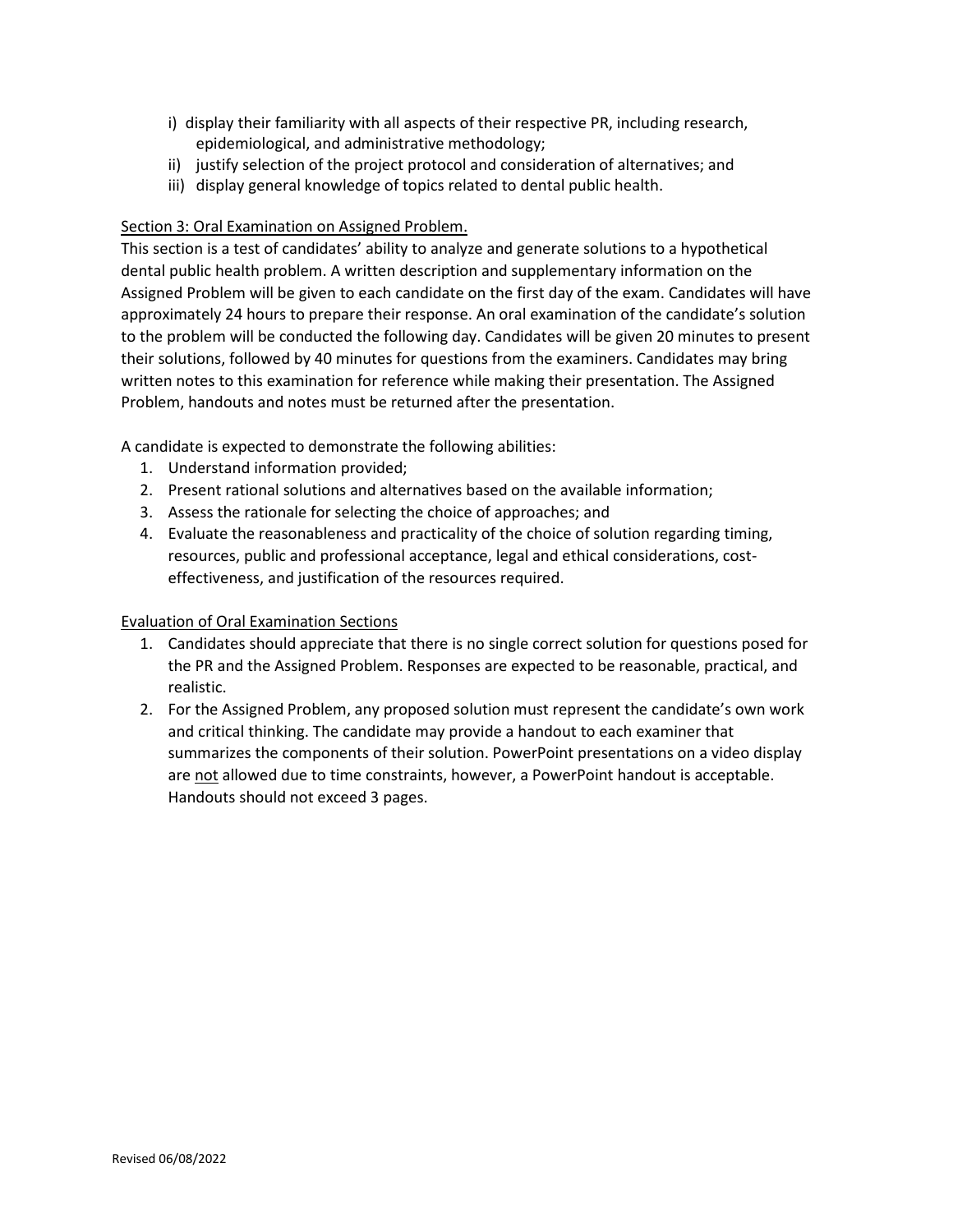### <span id="page-17-0"></span>B. 2023 EXAM FEE SCHEDULE‡

| <b>Qualifying Examination</b>        | \$700   |  |  |  |
|--------------------------------------|---------|--|--|--|
| <b>Board Eligibility Application</b> | \$500   |  |  |  |
| Certifying Examination               | \$1,000 |  |  |  |
| Re-examination or Rescheduling Fees  |         |  |  |  |
| <b>Qualifying Examination</b>        | \$450   |  |  |  |
| Partial Remediation (one section)    | \$400   |  |  |  |
| <b>Full Remediation</b>              | \$1,000 |  |  |  |
| <b>Appeal Fees</b>                   |         |  |  |  |
| Appeal (each)                        | \$300   |  |  |  |
| Other                                |         |  |  |  |
| Diplomate Registration               | \$250   |  |  |  |
| Five-Year Extension (one-time)       | \$250   |  |  |  |
| Life Membership (one-time)           | \$250   |  |  |  |
| Recertification                      | \$250   |  |  |  |
| Reinstatement                        | \$75    |  |  |  |
| Verification                         | \$150   |  |  |  |

‡Fees are updated annually. Fees for the current exam cycle apply to all cases.

#### <span id="page-17-1"></span>C. PAYMENT INFORMATION

Please remit the appropriate amount by credit card (Visa or Mastercard) by contacting Sandi Steil, [ssteil@associationcentral.org.](mailto:ssteil@associationcentral.org) To pay via check, make check payable to AAPHD to the address below:

AAPHD 3085 Stevenson Drive, Suite 200 Springfield, IL 62703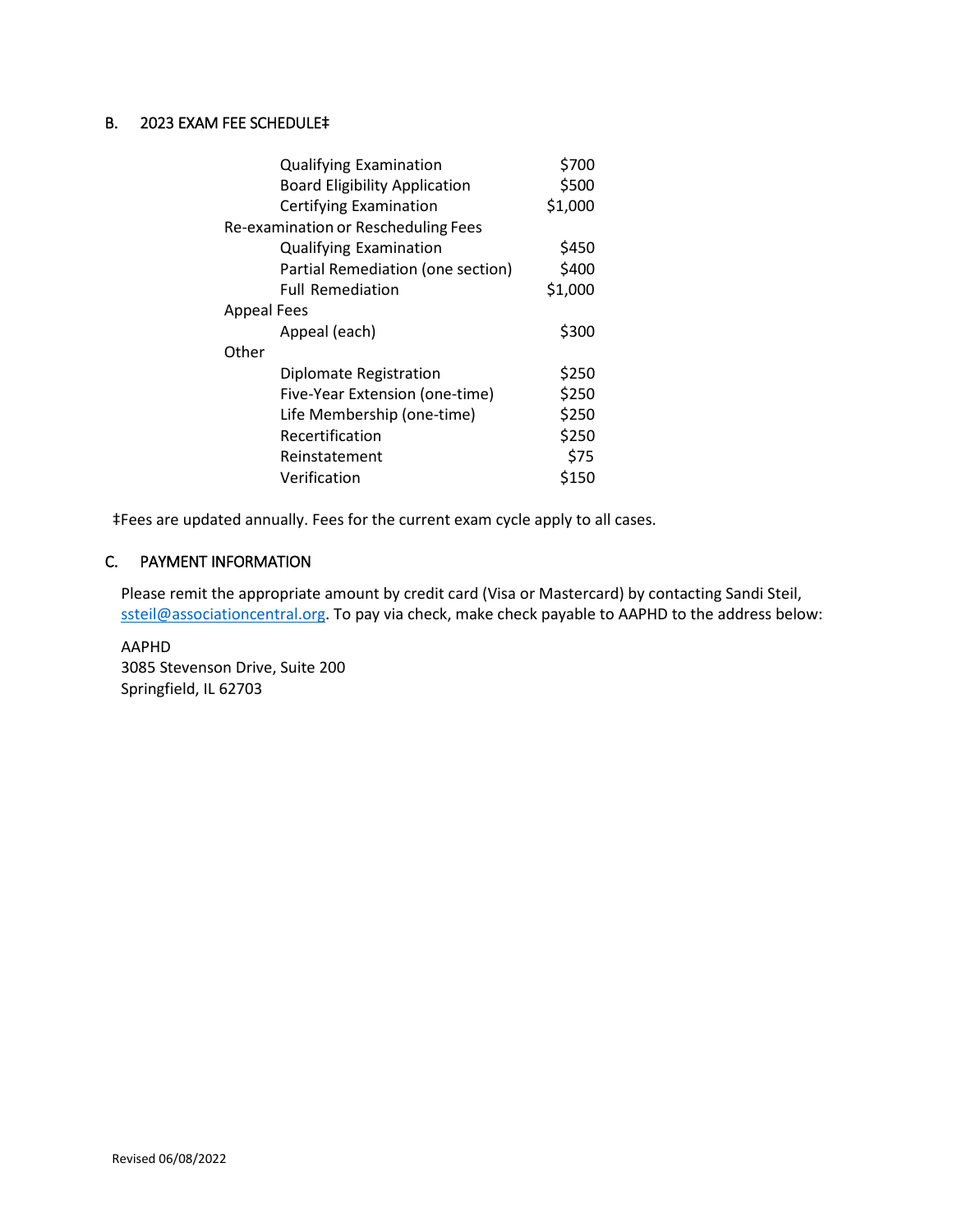#### <span id="page-18-0"></span>**What if I failed... Provided a later with a set of the Cycle Case of the Cycle Dates in the Cycle Dates in the Voucan... Apply† Fees‡** …the Qualifying Exam (QE)? ...retake the QE up to 2 times.  $\Box$  Apply for re-examination by **December 1** Qualifying Exam fee applies. *2023 QE: \$450* ...1 written PR?  $\parallel$  ... remediate next year by submitting 1 new or revised written PR. You are ineligible for the oral examination this year. Discuss this option with the ED for guidance about what approach (i.e., new PR or revise the failing PR) will give you the best chances of passing. A revised PR may be recommended if there are no critical flaws in the project. A new PR may be required if the project does not meet basic eligibility criteria (e.g., a scooping review or white paper cannot be revised). 1) Apply for re-examination by August 15 2) Submit PR by **October 1** Partial Remediation (1 section) applies regardless of whether 1 or 2 PRs are remediated. *2023 Partial Remediation: \$400* ...2 written PRs?  $\cdot$  ... remediate next year by submitting 2 new or revised written PRs. You are ineligible for the oral examination this year. Discuss this option with the ED for guidance about what approach (i.e., new PR or revise the failing PR) will give you the best chances of passing. A revised PR may be recommended if there are no critical flaws in the project. A new PR may be required if the project does not meet basic eligibility criteria (e.g., a scooping review or white paper cannot be revised). 1) Apply for re-examination by **August 15** 2) Submit PRs by **October 1** Partial Remediation (1 section) fee applies regardless of whether 1 or 2 PRs are remediated. *2023 Partial Remediation: \$400* …the oral examination of the PRs? ... retake the oral examination of the PRs.  $\vert$  Apply for re-examination by **August 15** Partial Remediation (1 section) fee applies. *2023 Partial Remediation: \$400* …the oral examination of the PRs **and** my written PR scores were low? If your written PR scores were low, you may elect to submit 1-2 new or revised written PRs. Discuss this option with the ED for suggestions about what approach will give you the best chances of passing the re-examination. 1) Apply for re-examination by **August 15** 2) Submit PR(s) by **October 1**  Full Remediation (2 sections) fee applies. *2023 Full Remediation: \$1,000* …the Assigned Problem? …retake the Assigned Problem. Apply for re-examination by a settlement of the Assigned Problem. **August 15** Partial Remediation (1 section) fee applies. *2023 Partial Remediation: \$400*

#### D. Frequently Asked Questions about Retaking the Board Exam